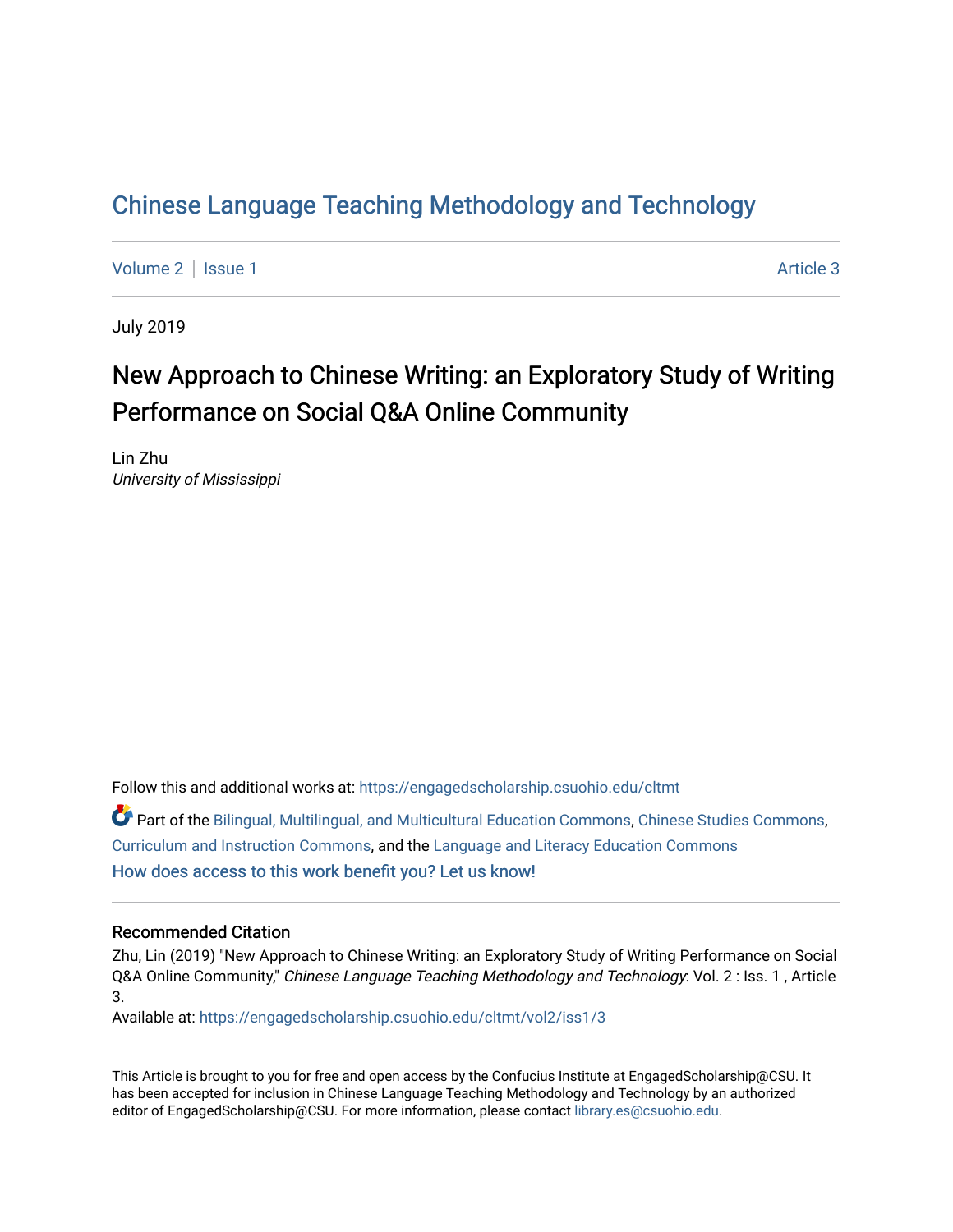## New Approach to Chinese Writing: an Exploratory Study of Writing Performance on Social Q&A Online Community

#### Cover Page Footnote

Lin Zhu University of Mississippi Chinese Language Flagship Program Email: lzhu@olemiss.edu Phone: 662-638-9565 Address: 212 Croft Institute, University, MS, 38677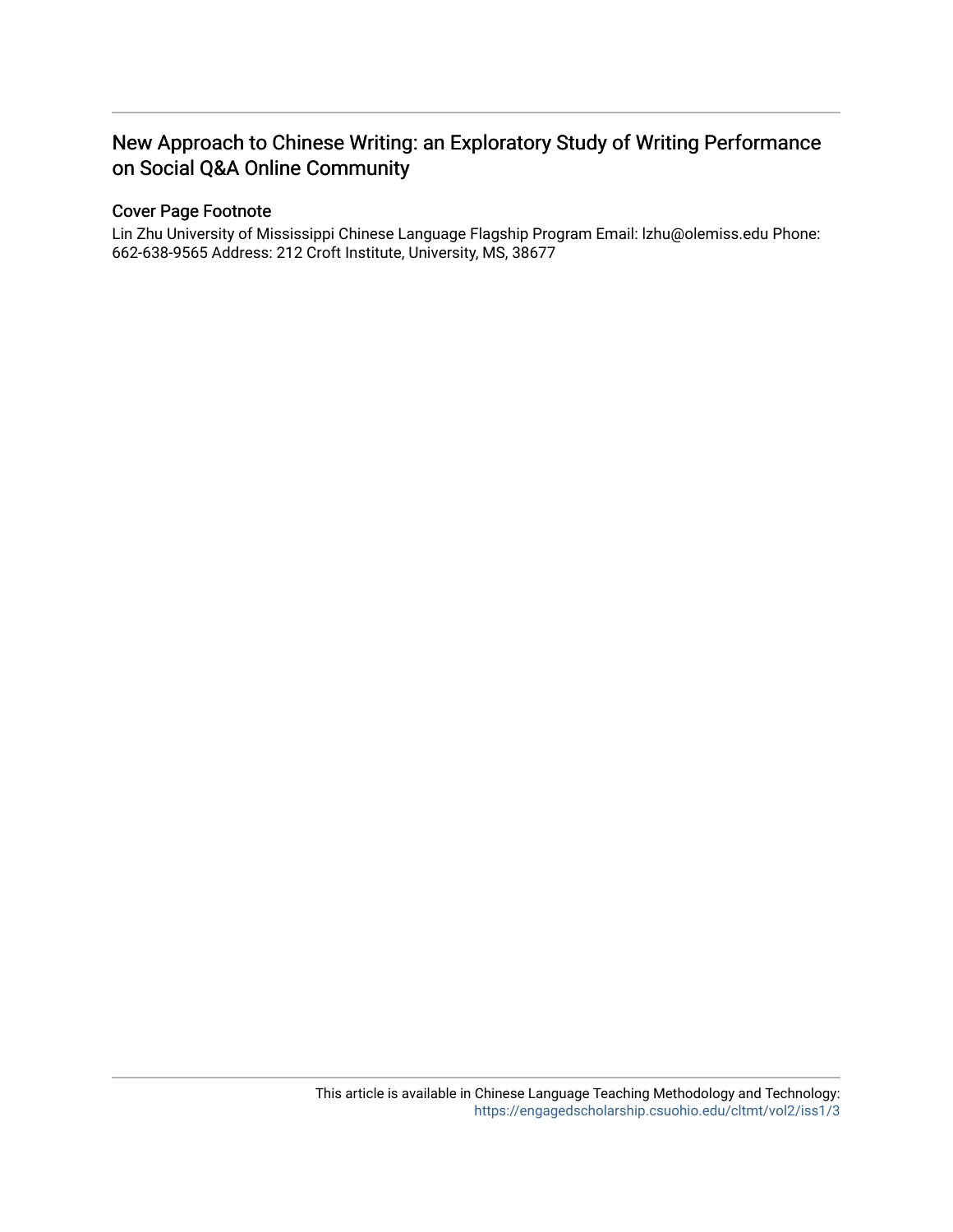# New Approach to Chinese Writing: an Exploratory Study of Writing Performance on Social Q&A Online Community

Lin Zhu

Chinese Language Flagship Program, University of Mississippi

### **Abstract**

Many studies have investigated how the online community has informed language acquisition and teaching. In the scholarship of Computer-Mediated Communication Theory (CMC), while most of the studies have emphasized second language English writing using the CMC framework, evidence is shown to support CMC in foreign language instruction. However, there is a lack of research on how feedback from native speakers of Chinese influences Chinese learners' writing in a web environment. In response to the research gap, drawing on sociocultural and CMC, the current exploratory study probes the nature of feedback on *Zhihu*, the largest Chinese social question-and-answer website, and how feedback affects advanced Chinese learners' writing performance. Eight American university students learning Chinese as second language participated by completing two writing tasks on *Zhihu.* After posting essays on the website, these participants read and responded to online feedback within two weeks, followed by a revision of their original posts. Tokens of feedback, revised language items and learners' response to feedback were coded by the researcher. Findings reported feedback types from *Zhihu* users, exchanges between learners and feedback providers, and correlations between first and second drafts. Feedback on *Zhihu* is proven to be beneficial to advanced Chinese learners' writing performance, and pedagogical implication is suggested for the inclusion of*Zhihu* in advanced Chinese curriculum.

*Keywords:* computer-mediated communication, collaborative learning, Chinese, writing

### **Introduction**

Because of the potential for authentic interaction with people of diverse linguistic backgrounds and proficiencies, different forms of computer-mediated communication (CMC) have been studied as sites for language learning and teaching (Belén Diez-Bedmar & Pérez-Paredes, 2012; Jin, 2009; Jin, 2018; Lee, 2008; Xie, 2007; Xu, Dong & Jiang, 2017; Zhang, 2009). Feedback plays an important role in students' language learning (AbuSeileek & Abualsha'r, 2014), and some forms of CMC provide learners with feedback from native speakers (NS) and/or near-NS, which can serve as input in addition to that of their language teacher (Lee, 2008). Some forms of CMC, like online fora, offer innumerable opportunities for learners to receive comments and suggestions from different perspectives in a social context. The term "online forum" refers to the online discussion sites where people post and respond to comments on a certain topic. According to the online Oxford Dictionary, an online forum is a facility on the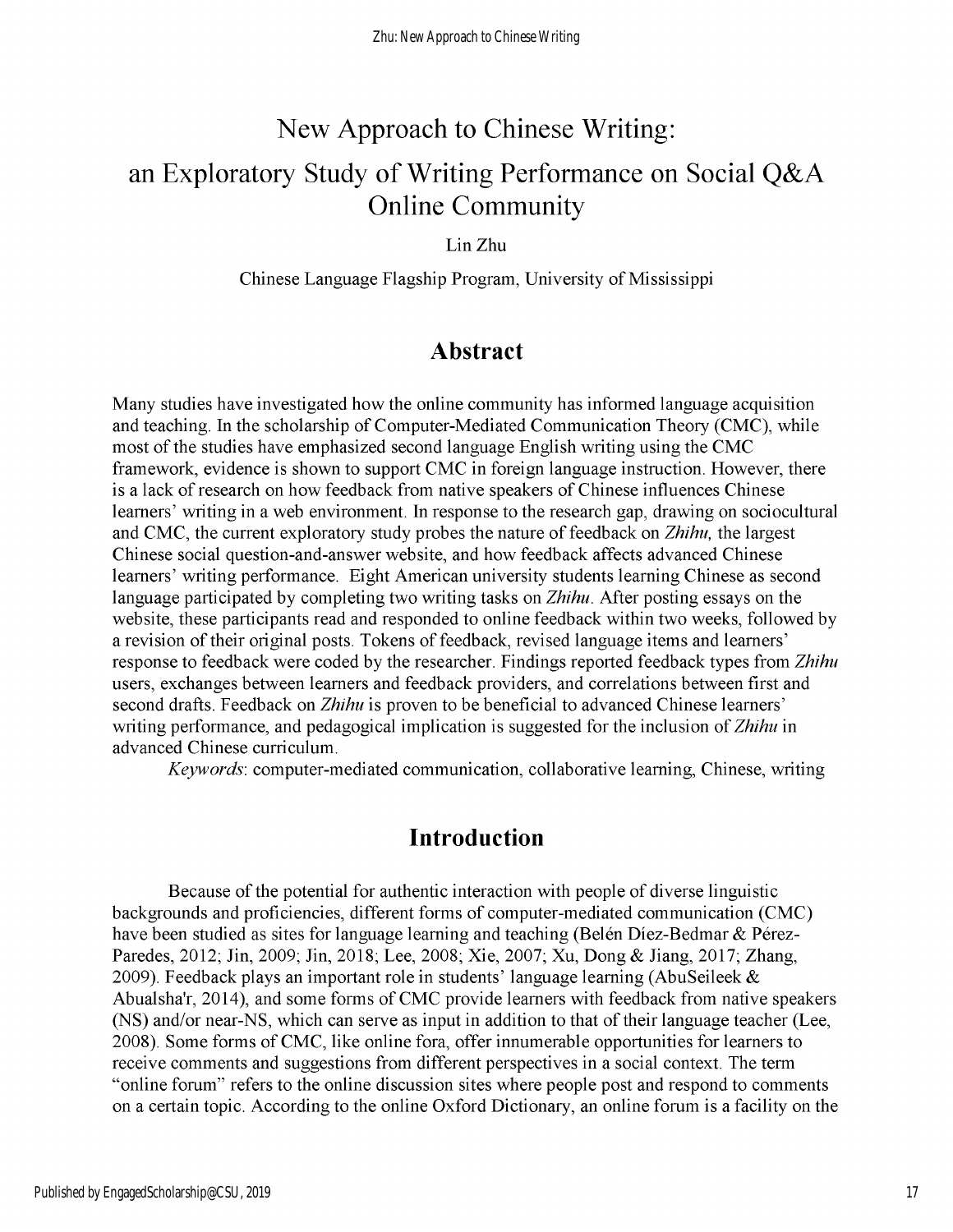Internet for users to share information or opinions on a specific topic, especially a website dedicated to such discussion ("online forum", 2018).

Previous research has extensively explored how online tools affect second language (L2) learning. In particular, research has shown the immense benefits of CMC in L2 writing (Elola  $\&$ Oskoz, 2017; Yu & Lee, 2014; Zhang, 2009). As many interactive and accessible online tools are available for pedagogical application in current Chinese classrooms, a wide spectrum of online tools has been closely investigated, such as wikis (Elola  $& Oskoz, 2017$ ), word track change (AbuSeileek & Abualsha'r, 2014), discussion chatrooms (Lee, 2008), blogs and podcasts (Xie, 2007). These studies included both synchronous as well as asynchronous CMC tools, all of which were reported to be effective for foreign language learning. The role of CMC feedback, either in synchronous or asynchronous environments, is given special attention in feedback research, because learners have access to a larger NS community than they normally would in a classroom. In addition, they could learn in a more collaborative way where they are offered help from people in an online setting (Belén Díez-Bedmar & Pérez-Paredes, 2012).

#### **Sociocultural Theory**

Sociocultural theory is the fundamental theoretical framework supporting the current research design. The perspective of sociocultural theory, as proposed by Vygotsky (1962, 1978), illuminates the important role that society plays in humans' development of higher functions. In L2 learning, interaction within a social context is essential for ongoing learning (Lantolf, 1994, 2000, 2001). Zone of proximal development (ZPD), refers to the gap between the knowledge that the learner originally has and the advanced knowledge he potentially could gain with assisted mediation from people with expertise, who are considered the "experts" (Lantolf, 1994), and it was proven that the interaction and negotiation within ZPD can lead to foreign language development (Aljaafreh & Lantolf, 1994). Learners differ in proficiency level and knowledge of the target language, not to mention the difference between learners and NS. Heneda (2007) stated that in the surge of foreign language curriculum reform, writing has transformed into a social practice that needs to be developed beyond the classroom. This view is in accordance with the sociocultural perspective in that writing is indeed a social act, which underpins the rationale for the instruction of foreign language writing.

Multiple studies point to the adoption of sociocultural theory in foreign language instruction. Potts (2005) drew on Vygotsky's model, supporting the co-construction and scaffolding of meaning in communication. AbuSeileek and Abualsha'r (2014) studied the effect of peer-written corrective feedback on English as a foreign language learners' writing performance. Learners accessed corrective feedback on the errors, and progressed by interacting with peers. The interaction triggered higher awareness of erroneous forms compared to when they wrote alone without mediation from experts. Hampel (2006) suggested that educators incorporate sociocultural perspective to inform the process of language task design. Similarly, in Zhang's study (2009) of Chinese learning on WebCT discussion boards, sociocultural theory underlined the design of the writing experiment. The social interaction, which referred to the heritage-to-nonheritage peer review in that paper, was found to be advantageous for learners to reach writing goals, as well as creating a more supportive learning community.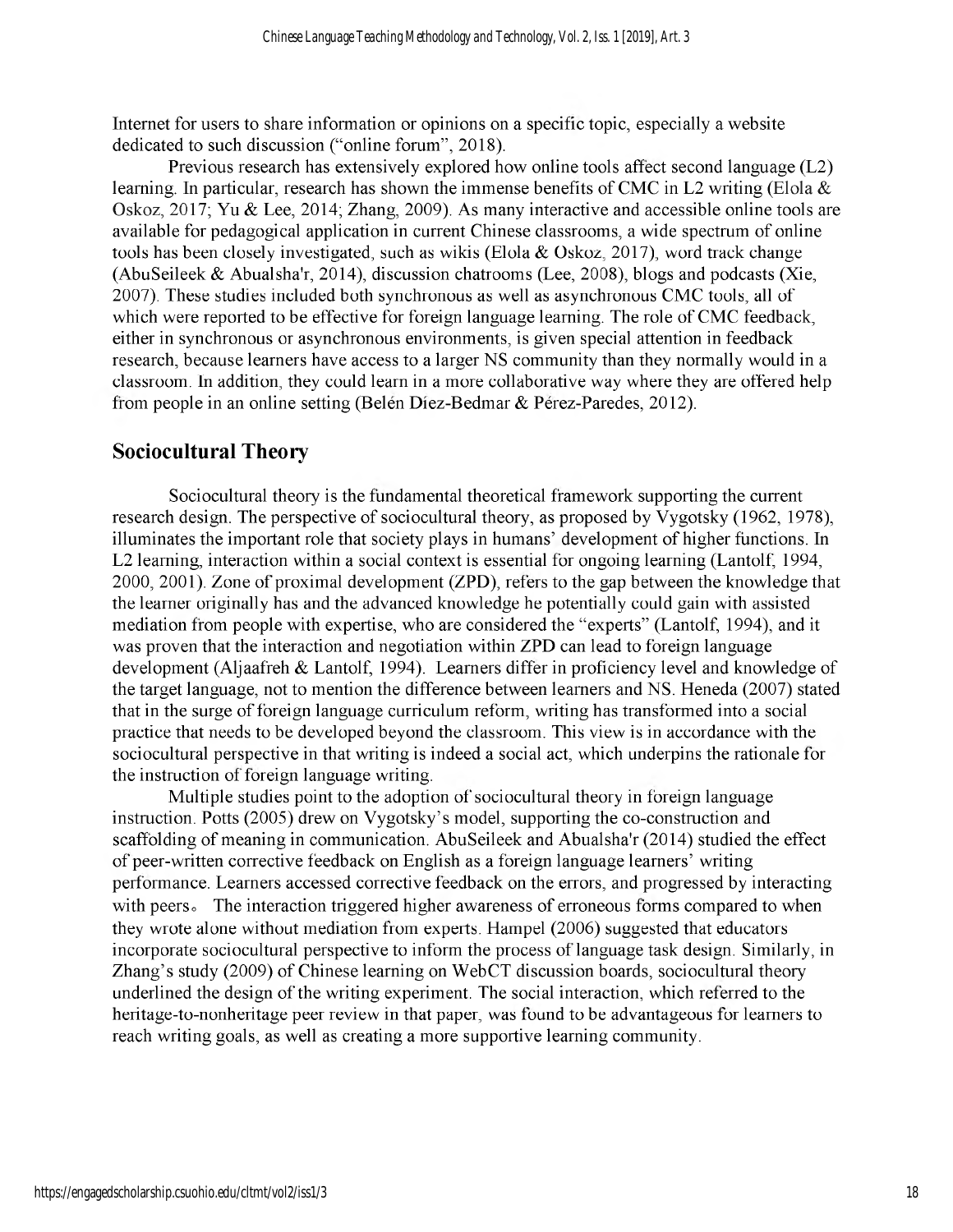### **Computer-Mediated Communication (CMC)**

Theory and practice of CMC were discussed in Warschauer's conceptualization (1997). CMC was found to greatly promote engagement, reflection, and interaction in learning. Previous empirical studies have explored the social efficacy of CMC in language instruction. Sullivan and Pratt (1996) conducted a contrastive study of CMC and the traditional oral classroom, and the results indicated a 50% increase concerning participation in the CMC classroom. Similarly, in Lee's investigation (2004b, 2008) of a synchronous CMC community, both the quality and quantity of learners' output were improved. Both results indicated that CMC offered favorable conditions for feedback between novices and experts. In addition, students' form-focusing was also facilitated via usage of the CMC instrument. Therefore, CMC serves the purpose of scaffolding knowledge, especially linguistic form, for learners. Lee (2008), however, examined NS-to-NNS networked collaborative interaction. The study found that collaborative efforts in online community are fundamental for successful scaffolding to take place. Likewise, Aljaafreh and Lantolf (1994) reported evidence that collaboration was beneficial for L2 English learning. In terms of writing studies, collaboration was also found to positively influence learners' writing performance. Wu (2015) examined the benefit of L2 English writing via blogs. The study focused on a contrastive analysis of anxiety level and writing performance using blogs versus a traditional class. The conclusion showed that interaction was largely facilitated through blogging, and blogging improved students' writing performance and lowered anxiety when compared to the traditional in-class collaborative writing.

#### **Feedback**

Although there is tremendous controversy debating the effectiveness of corrective feedback (Guenette, 2007), much empirical evidence highlights the benefits of feedback to foreign language learning (AbuSeileek & Abualsha'r, 2014; Belen Diez-Bedmar & Perez-Paredes, 2012; Lee, 2008; Xu & Peng, 2017). Based on Ur (1996), feedback is broadly categorized into two types: corrective feedback (CF) and positive feedback (PF). CF is subclassified into six types by Lyster & Ranta (1997), including explicit correction, recasts, elicitation, metalinguistic clues, clarification requests, and repetition. Verbal praise (e.g., such as good job) and affirmations (e.g., I agree with you) are subcategories of PF (Reigel, 2008).

As discussed above, based on Vygotsky's (1978) sociocultural theoretical framework, feedback features the interaction between learners and experts. Meanwhile, virtual world extended the spectrum of face-to-face classroom and written feedback, where learning occurred through collaboration with learners and experts regardless of time and distance. Thus, synchronous CMC tools, such as text chat, helped to create a social context for corrective feedback to happen and assist in filling learners' ZPD (see Lee, 2008). In comparison to classroom feedback, studies discussing the advantages of CMC feedback illuminated that the socially-situated online feedback was more personal and less immediate so that learners felt less anxiety (Xu, Dong & Jiang, 2017). Elola & Oskoz (2017) took on a different perspective by investigating the affordance of CMC feedback. Affordance refers to the action possibilities that the environment provides a learner (Gibson, 1979), and one particularly effective affordance provided by technology is to create multimodal feedback for L2 writing. In other words, the integration of digital tools is conducive for initiating feedback from various dimensions for L2 learners.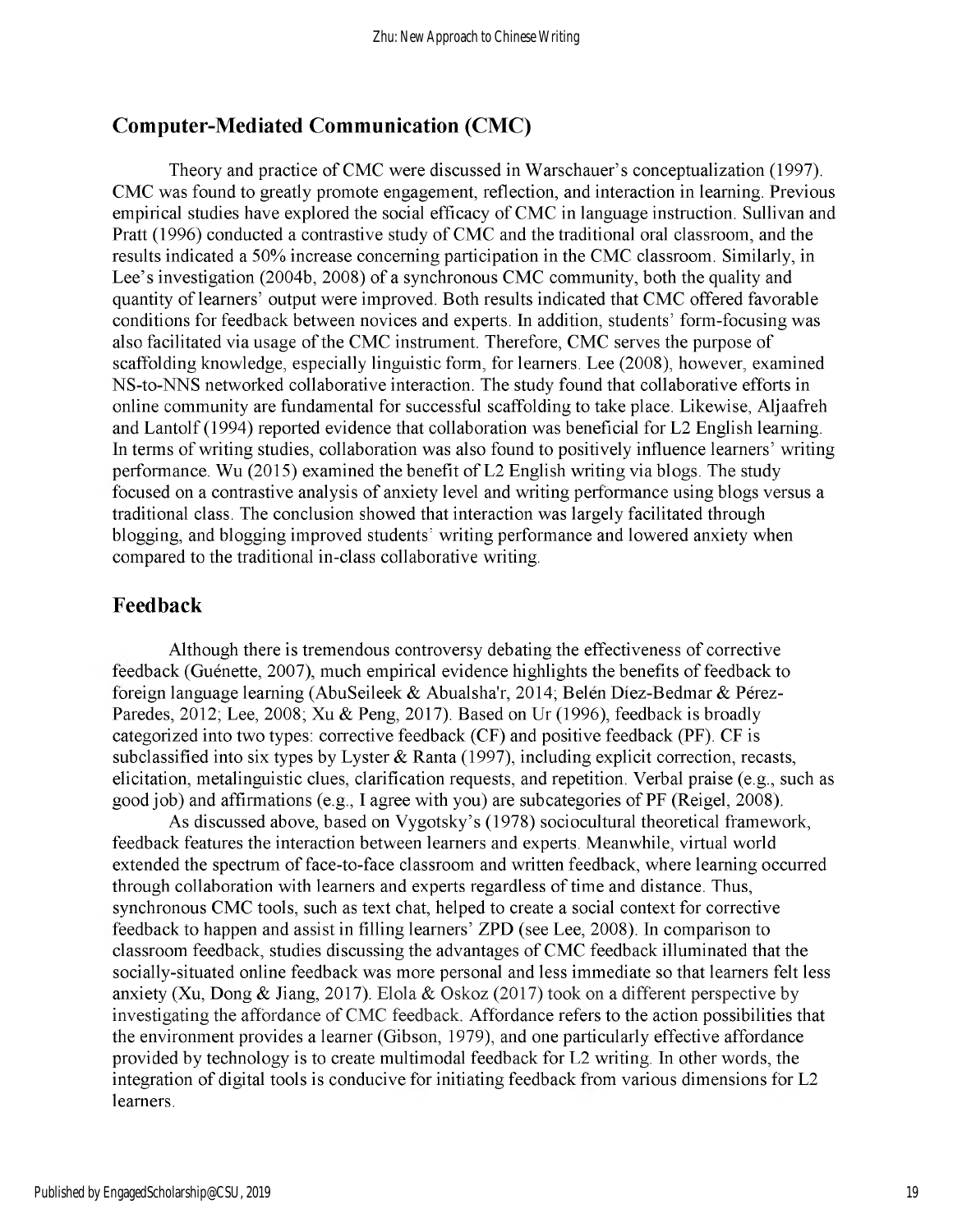However, most of the studies focusing on CMC interaction are limited to a class context using CMC tools (Jin, 2009), so the interaction is mostly monitored by the instructor. Additionally, studies related to CMC feedback have largely pointed to English language learning (AbuSeileek & Abualsha'r, 2008). Very few studies are found to investigate the link between online forum and foreign language teaching; particularly social Q&A and the learning of languages other than English. The role that social Q&A tools play in foreign language learning takes on both research and pedagogical significance because, not only is there a lack ofresearch on such tools, but also it is a valid CMC tool to post and receive feedback in the target language.

Thus, this exploratory study attempts to fill the empirical and pedagogical gap by examining learners' writing performance mediated with online feedback on an asynchronous social Q&A website. The research questions proposed in the current investigation set out to explore: 1) the nature of feedback on a social  $Q&A$  website; 2) the exchanges between participants and users who offer feedback and; 3) how feedback affects their writing.

## **Methodology**

The present study examines how online feedback from NS affects learners' writing performance. The first research question focuses on the nature of feedback as the major independent variable. Before the correlation between feedback and writing performance is demonstrated, a description of feedback categories needs be addressed. CF can be viewed from two perspectives: the different types of feedback and the linguistic features that are addressed in the feedback. As previously mentioned, feedback includes two overarching types: CF and PF (Ur, 1996). As for PF, Reigel (2008) classifies it as praise and affirmation. However, some feedback items on culture or language did not correct errors, and they do not belong to CF or PF (e.g., *Chinese people also eatfish on the SpringFestival in addition to dumpling.").* The original classification is unable to address this type of feedback. Thus, feedback should not be simply classified exclusively as CF and PF. In this paper, general comments combined with PF are termed as commentary feedback. To distinguish corrective and commentary feedback, corrective feedback is termed as CF1, and commentary feedback as CF2. To better understand the nature of feedback, learners' response to feedback and its impact on writing, three questions are proposed:

1) What is the nature of NS feedback in CMC with L2 writers of Chinese on *Zhihu?* Is it more CF1 or CF2? What kind of writing components receive CF1: content, structural organization, grammatical accuracy, character correctness or lexical appropriateness? What types of CF2 do learners receive? Praise, affirmation or general comments?

2) How do learners react to users' feedback in CMC on *Zhihu*? Are there any follow-up discussions after learners respond to the initial feedback?

3) Compared to learners' original drafts on Zhihu, how does the writing change for second drafts, potentially including but not limited to content, organization, grammar, lexicon and culturally-related issues?

### **Participants**

The participants of this study are eight  $(n=8)$  advanced level Chinese learners who major in Chinese at a southeastern U.S. university. Five of them are female, and three of them are male.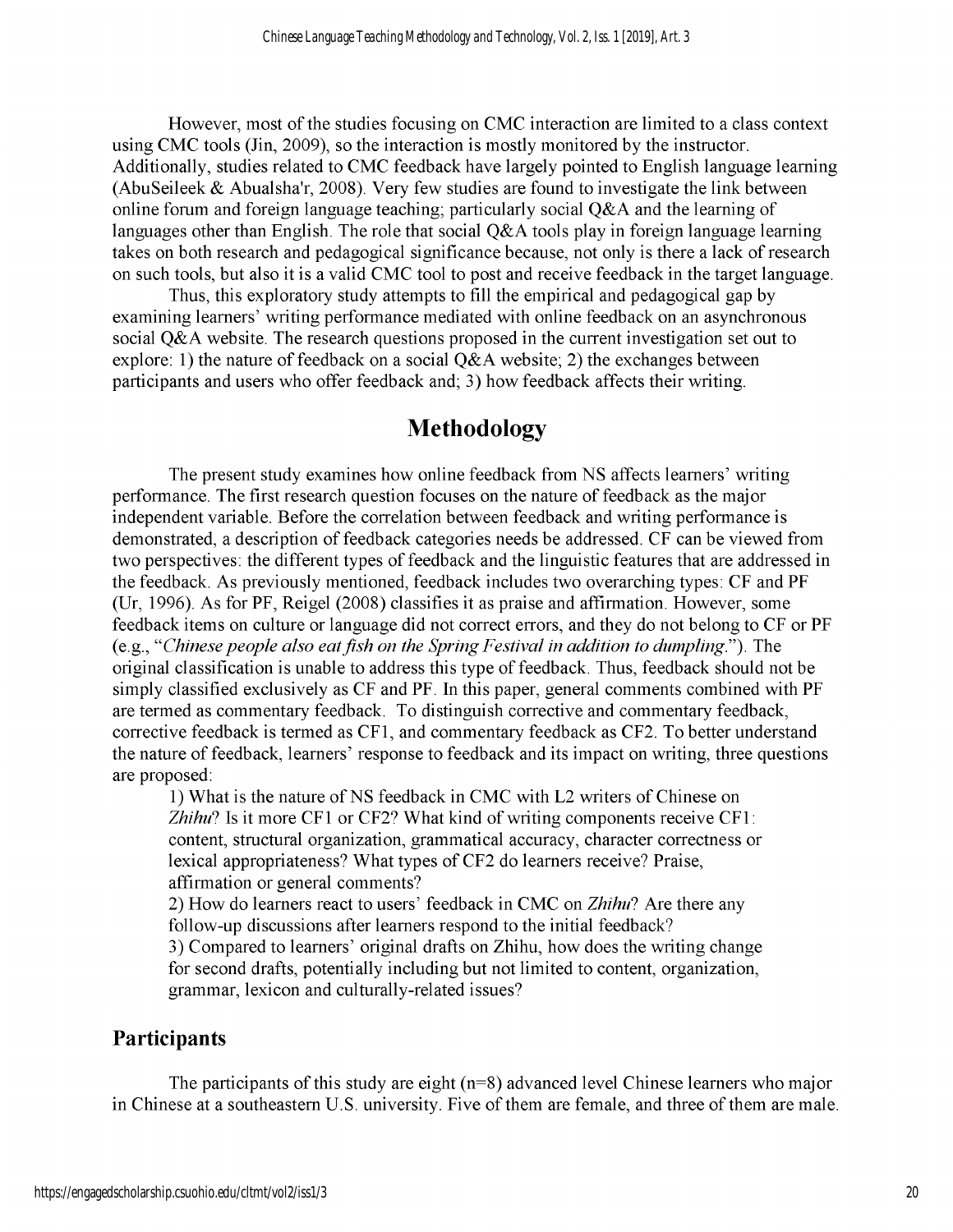The average age is 18. All of them are English NS, and they are enrolled in the third-year Chinese class, which focuses on learning about Chinese society and traditions through online resources. The participants have been taught by the same instructors since they started learning Chinese in college. Based on the OPI scale (Oral Proficiency Interview Score) taken one month before this study, seven of them scored Intermediate High and one scored Advanced Low. The researcher was the Chinese instructor of the course in which the participants were enrolled, and the writing experiment was originally included in the course curriculum. Therefore, no recruitment of participants was needed since the task was a component of class design. The participation rate of this study is 75%. Three participants did not complete the assigned task, and they were excluded from the data collection.

#### **Instrument**

*Zhihu,* a social Q&A online community, is the website employed and examined in this study. *Zhihu* is accessible and free to anyone who has an account, and it has a large user group. Users may post, edit and answer questions as well as comment on posts by other users on the forum. The goal of*Zhihu* is for its users to gain and share knowledge. Questions proposed on the website are comprehensive, including knowledge of a specific discipline or/ domain (e.g., What is the fundamental reason behind rising housing prices?) and personal experience (e.g., What is your experience traveling to Scotland?). This website has increased rapidly regarding user number since its launch in 2001, with 160 million registered users as of May 2018, and it is currently the social Q&A tool with the most users in China (Dudarenok, 2018). To ensure maximized involvement and interaction of learners, *Zhihu* is selected for this study to engage students in active and frequent online participation.

#### **Task Design**

Writing task design in foreign language instruction should emphasize meaningfulness (Vygotsky, 1978). Learners posting on *Zhihu* answer the questions raised by other users, thus the writing tasks serve a meaningful purpose. Two questions were selected for the study on the website *Zhihu* as in the following screenshots (see *Figure 1* and *Figure 2).*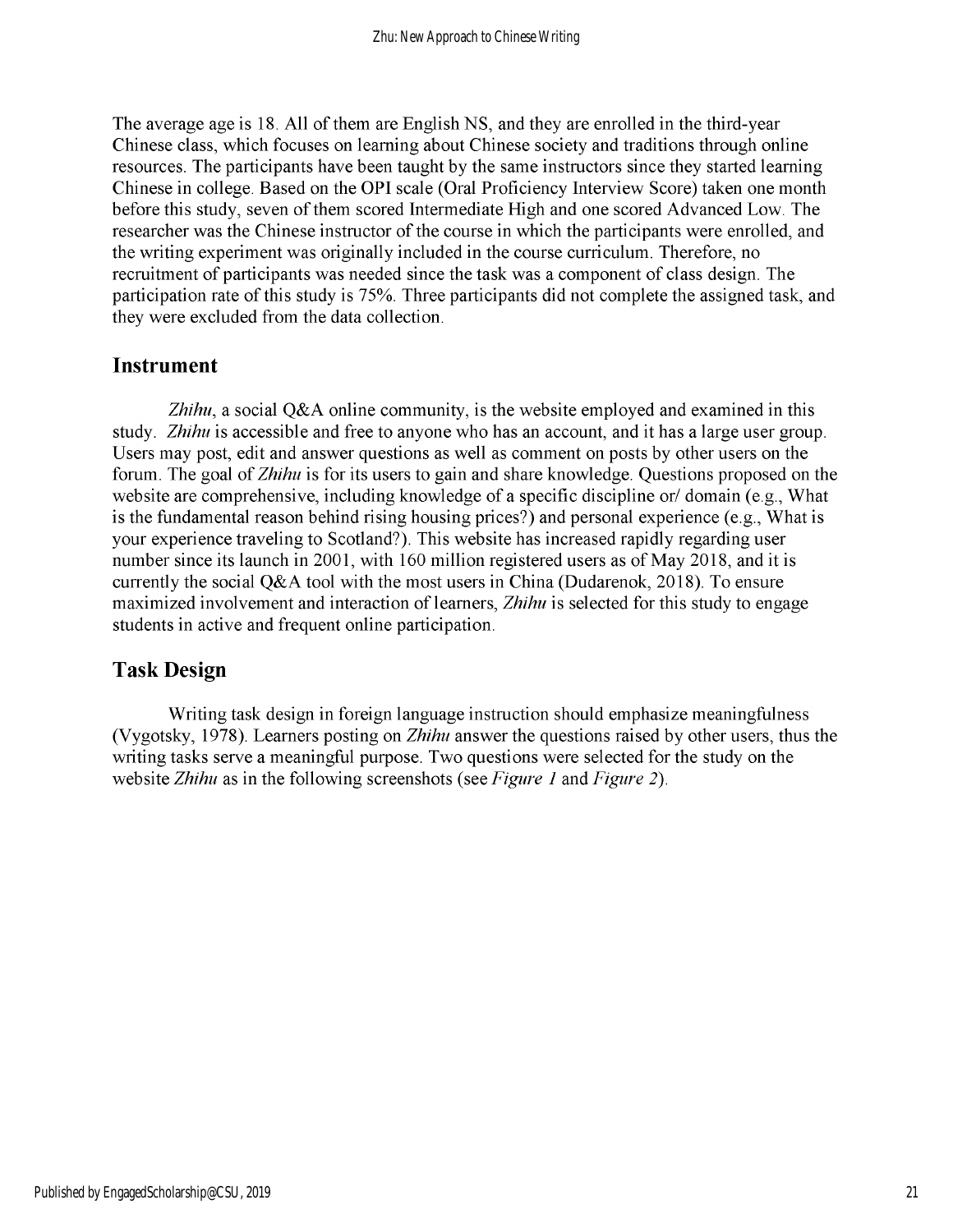

*Figure 1.* Screenshot ofthe First Writing Task on *Zhihu (What is the Food Culture like in China?)*

| 知乎 首页 发现 |         | 话题 | 搜索你感兴趣的内容 | 提问 |
|----------|---------|----|-----------|----|
| 调查类问题    | 论语 (书籍) |    |           |    |

## 《论语》中,最让你有切身体会的是哪一句?

*Figure* 2. Screenshot of the Second Writing Task on *Zhihu (Which Saying in the Collection of the Analects is Related to Your PersonalExperience the Most?)*

Both selected topics were taught immediately before the writing tasks were assigned. Hence, the questions were chosen based on their relevance to the class content. As for the first task, the participants first learned the characteristics of Chinese eating habits and food culture for two weeks. Roughly one hundred food-related lexical items and a text on Chinese food culture were taught in the class. Therefore, question one was selected for students to post based on what they had just learned in class. The participants were encouraged to adopt newly-learned expressions and apply their knowledge on this topic to answer this question. As for question number two, the in-class discussion was comprised of the fundamental Confucius philosophical ideas. The philosophy was elaborated on with several sayings from *the Analects,* so the participants were also able to answer the questions with what they had learned in class. The second writing essay aimed to explore the relevance between one of the sayings from *the Analects* and people's personal lives.

## **Procedure**

The collaborative writing tasks lasted six weeks in total covering two topics, and each assignment lasted a total of three weeks to complete. Each of the writing assignments included three stages: pre-treatment writing, two-week online feedback period and post-treatment writing. First, participants were assigned a writing task on *Zhihu* right after a two-week instruction on that topic. The first stage was to write up the first draft of the essay. The writing instruction included composing an essay of 300-500 characters on *Zhihu* to address the question, using the lexical items and content that were taught in class. The first draft was followed by the two-week feedback period, which served as the second stage, during which participants were required to spend one hour each week on reading and responding to NSs' feedback on the website. For the third stage of post-treatment writing, the participants needed to revise their original drafts based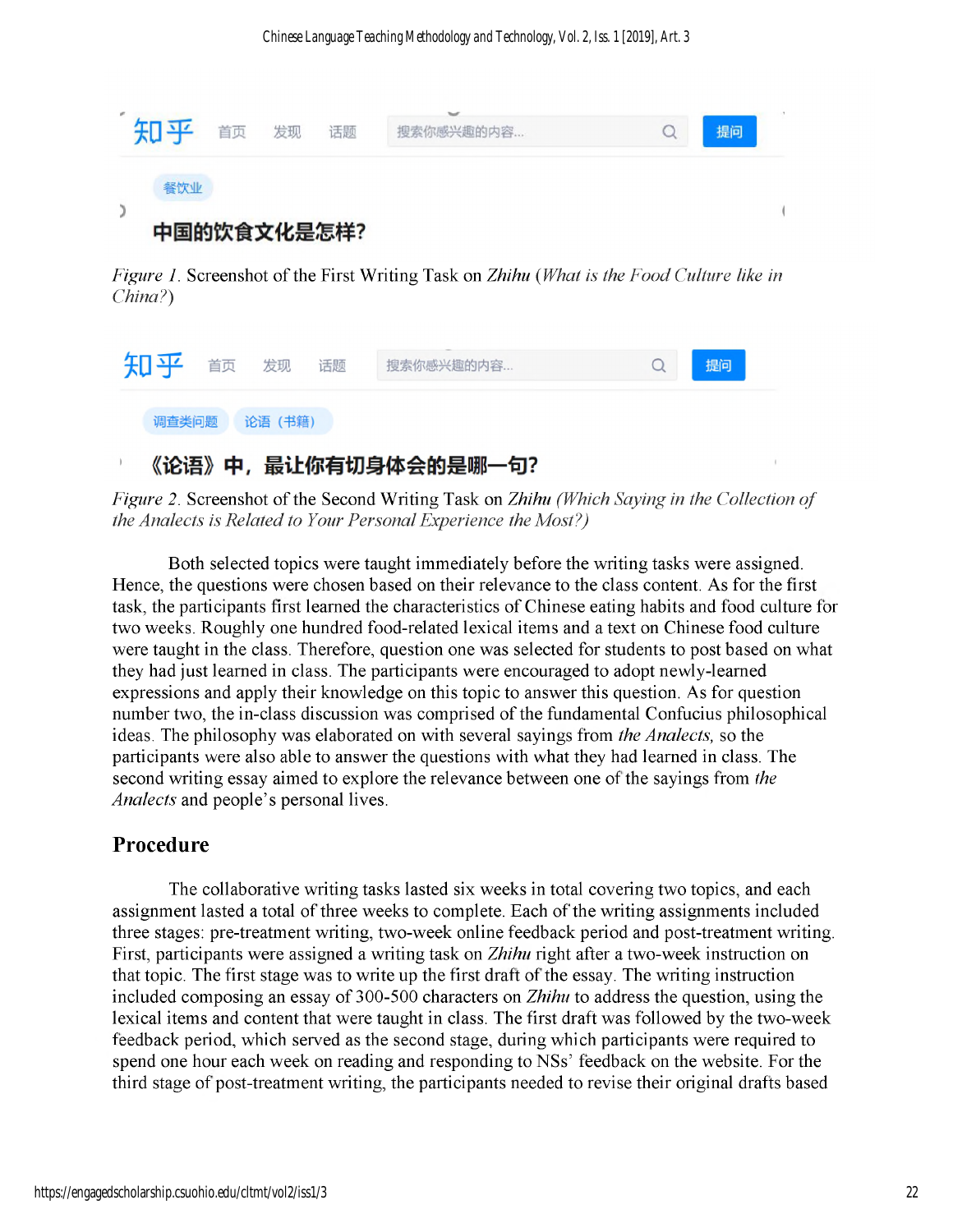on the feedback and submit to the instructor for grading (see Appendix A and B for detailed task guideline). The timeline and assignments are as follows (Table 1).

| Question                      | Timeline          | Task                               |  |
|-------------------------------|-------------------|------------------------------------|--|
| 1. Food culture               | weekend of week 1 | Task 1: compose first draft on     |  |
| Question: What is the Chinese |                   | Zhihu                              |  |
| food culture like?            | week $2 & 3$      | read and respond to feedback for   |  |
|                               |                   | one hour a week                    |  |
|                               |                   |                                    |  |
|                               | week 4            | update the original essay and      |  |
|                               |                   | submit to the instructor           |  |
| 2. Confucianism               | weekend of week 4 | Task 2: compose first draft on     |  |
| Question: Which saying in the |                   | <i>Zhihu</i>                       |  |
| collection of the Analects is | week $5 & 6$      | read and respond to feedback for   |  |
| related to your personal      |                   | one hour a week                    |  |
| experience the most?          |                   |                                    |  |
|                               | week 7            | update the original essay and hand |  |
|                               |                   | in to teacher                      |  |

Table 1. *Timeline and Task Description*

#### **Data Collection**

Three sets of data were collected, including 16 pre-treatment and 16 post-treatment essays. Exchanges on *Zhihu,* both feedback and responses from the participants were extracted with screenshots and stored to build a corpus of online posts for this study.

All the feedback exchanges were coded by the researcher for further classification. Total feedback tokens were coded first, including feedback and participants' response. Specific feedback tokens were categorized into two overarching classifications: CF1 and CF2 before being counted respectively. CF1 types were classified in terms of linguistic forms (i.e., character correctness, lexical items, content). CF2 types were classified as either affirmation (e.g., I agree with your view.), praise (e.g., Good job.) and general comment (e.g., Seems like you have travelled to China.). Coding of feedback categories is displayed in Table 2.

| Feedback type    | Subtype               |  |
|------------------|-----------------------|--|
| Corrective (CF1) | character correctness |  |
|                  | content               |  |
|                  | lexical items         |  |
| Commentary (CF2) | affirmation<br>praise |  |
|                  | general comment       |  |

Table 2. *Types and Subtypes ofFeedback*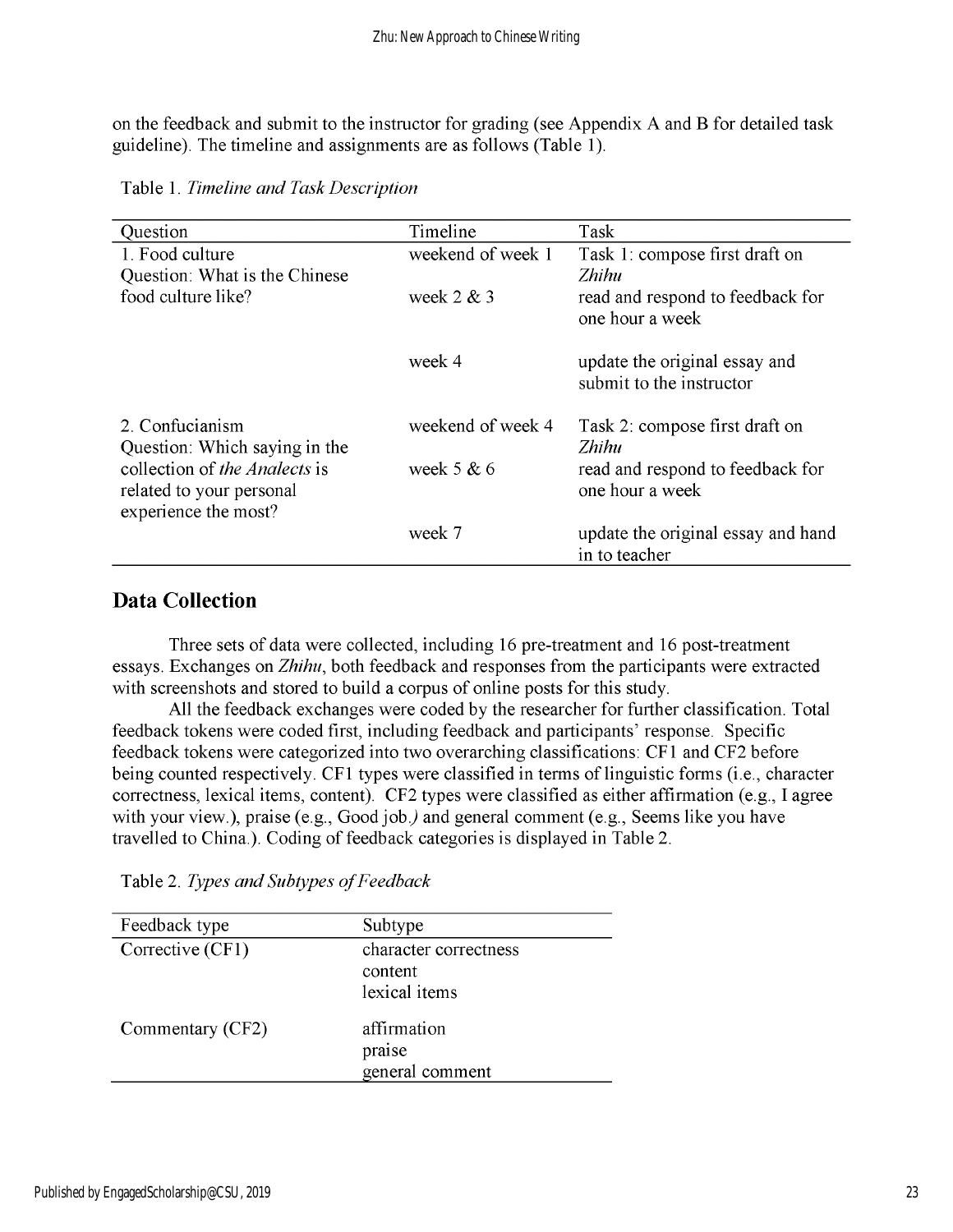As for exchange between users and participants, a first-time response from a participant to the feedback was coded as "first-time exchange." If a feedback provider followed up with another round of exchange, each thread was coded as "follow-up exchange."

After the final submission, 16 post-treatment essays were collected. Counts of revised items were coded based on the CF1 classification (character, content, lexicon, etc.). In addition, revised items that were not mentioned in the feedback were also counted, coded as "self-initiated feedback."

## **Findings**

#### **Research Question 1: Types of Feedback**

The first research question investigated the feedback types participants received on *Zhihu.* CF1 and CF2 account for a relatively similar percentage, with 55.2% and 44.8% respectively. For CF1, content accounts for the largest proportion with  $62\%$  of the total CF1, followed by character accuracy (20%), and lexicon items (18%). Therefore, content is the most commonly revised writing aspect.

CF1 on content contains various types. In *Figure 3,* the *Zhihu* user commented on the learner's writing regarding flavor diversity. The user commented that the generalization of flavor made by the learner (southerners prefer sweet, northerners salty, easterners sour and westerners spicy) was somewhat "stereotypical," and he/she further elaborated on the geographical and cultural complication to illustrate the accuracy of the generalization. In another learner's post where the map of China did not include the island of Taiwan, five different users suggested that the learner either delete or change the map due to the political identity and stance of Chinese people (see *Figure 4*). One of the five comments first politely asked the learner to photoshop or change the map, and further explained the reason being "it is a very sensitive topic to us Chinese people."

首先,你的中文写的很棒,如果我的英语作文写成这样的水平就很满足了。南甜北咸,东酸 西辣,这有一点stereotype,因为南方有风鹅等咸菜,北方有糖番茄等甜菜,东方有辣酱油 炸猪排等辣菜,西方有酸豆角等酸菜,所以不能产生思维定势。其实挺好理解的,北方干燥 缺水,所以盐多菜咸。南方有甘蔗和水果,蔗糖果糖麦芽糖产量很大,所以偏甜。东方盛产 稻谷糯米,善于酿醋,所以偏酸。西方民风彪悍,所以火辣辣的,这么说是不是可以帮助你 呢?

★1 <回复 ♥踩 ■举报

#### *Figure 3.* Screenshot of content CF1 on regional differences regarding food

There are some sentences in the text that need to be considered, but it doesn't hurt to read. But you must change the map, Taiwan belongs to China. Thanks.

★1 ←回复 ♥踩 ■举报

*Figure 4.* Screenshot of content CF1 on the map of China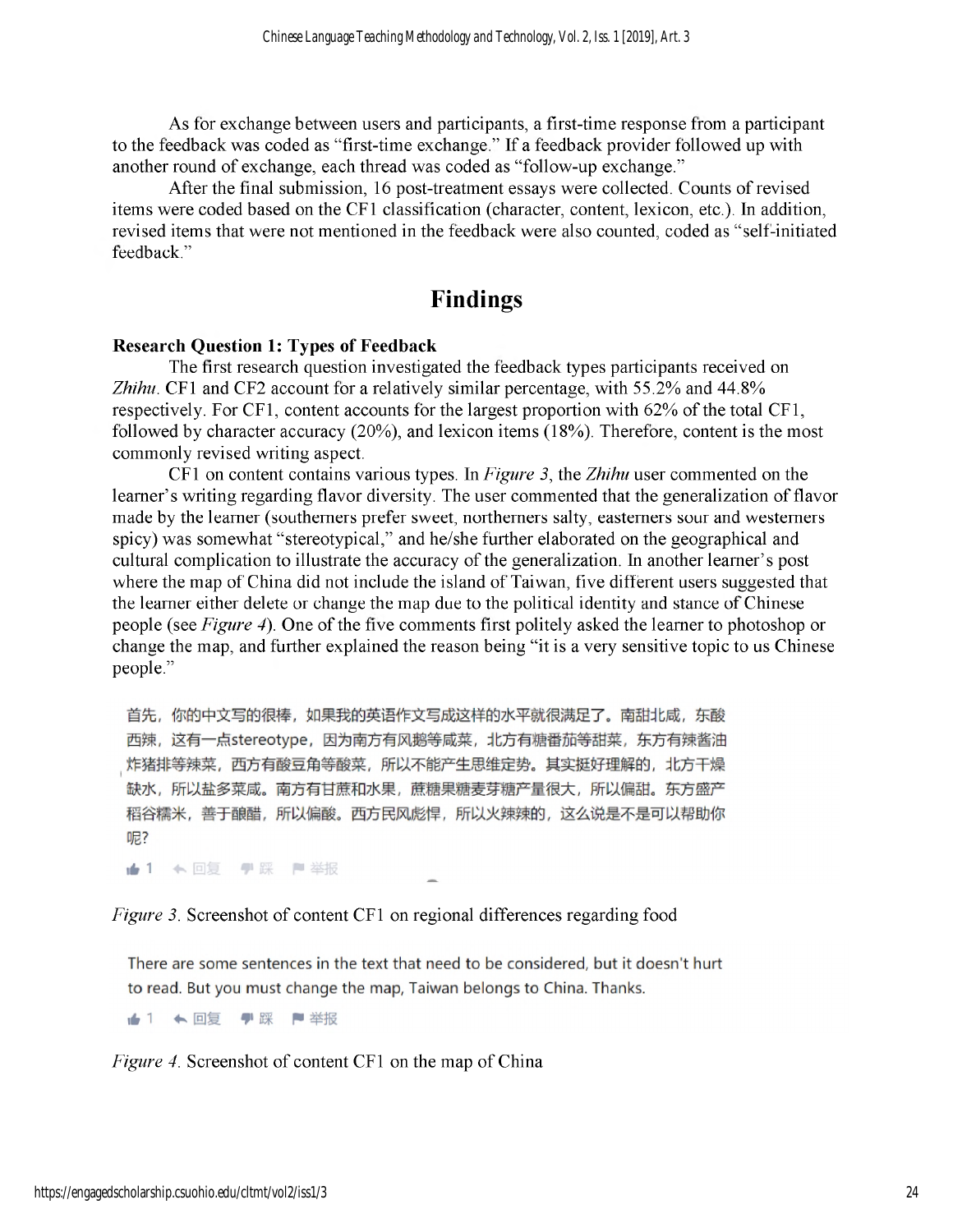All character CF1s were corrected by means of overt correction. *Figure 5* shows one of the examples, where the *Zhihu* user pointed out two characters that were used wrong *"zuo"* (to sit) and "*yin*" (because). Lexical items are corrected in a metalinguistic manner (see *Figure 6*). The user explained explicitly how the adverb item "*gang cai*" (just now) should be used and provided the correct word.

有 and 是, 坐 and 座 is different.not 应为,is 因为.you are a beautiful girl.i like you.

 $\pm 2$ 

*Figure 5.* Screenshot of character CF1

```
"刚才"一般指很短的时间前比如我刚才在麦当劳吃了汉堡,换成"不久前去了西班牙"更
好
山猫
```
*Figure* 6. Screenshot of lexical CF1 on *gang cai* 

Most of the praise highlighted learners' Chinese proficiency *(Figure 7)*, such as "your Chinese is pretty good". General comments are comprised of different aspects, such as learners' profile pictures, and additional related cultural phenomena.

中文水平可以。 ■ 赞 *Figure 7.* Screenshot of CF2 on participant's Chinese level

#### **Research Question 2: Response to Feedback**

There were both first-time exchanges from the learners and follow-up discussions. Out of the 52 tokens of participants' responses to users' feedback, 76.9% are first-time responses and 23.1% refer to follow-up feedback. Types of responses include expressions of gratitude, followdiscussion, and clarification questions. *Figure 8* displays an example of one participant's expressing gratitude and further explaining her experiencing eating crawfish. The *Zhihu* user provided CF1 on two linguistic items and commented with amazement on the experience of eating crawfish posted by the participant *("Sojealous thatyou came to China and had crawfish. Eating crawfish is a veryfashionable thing to do in China. Isn't it too spicyfor you? Most foreigners cannot endure it! ").* In response to the user's feedback, the participant first expressed gratitude *("Thankyoufor correcting my errors. I am very grateful.").* Then she followed up with more details ofthe crawfish experience *("There were threeflavors in the crawfish restaurant, so we ordered the garlic one ").*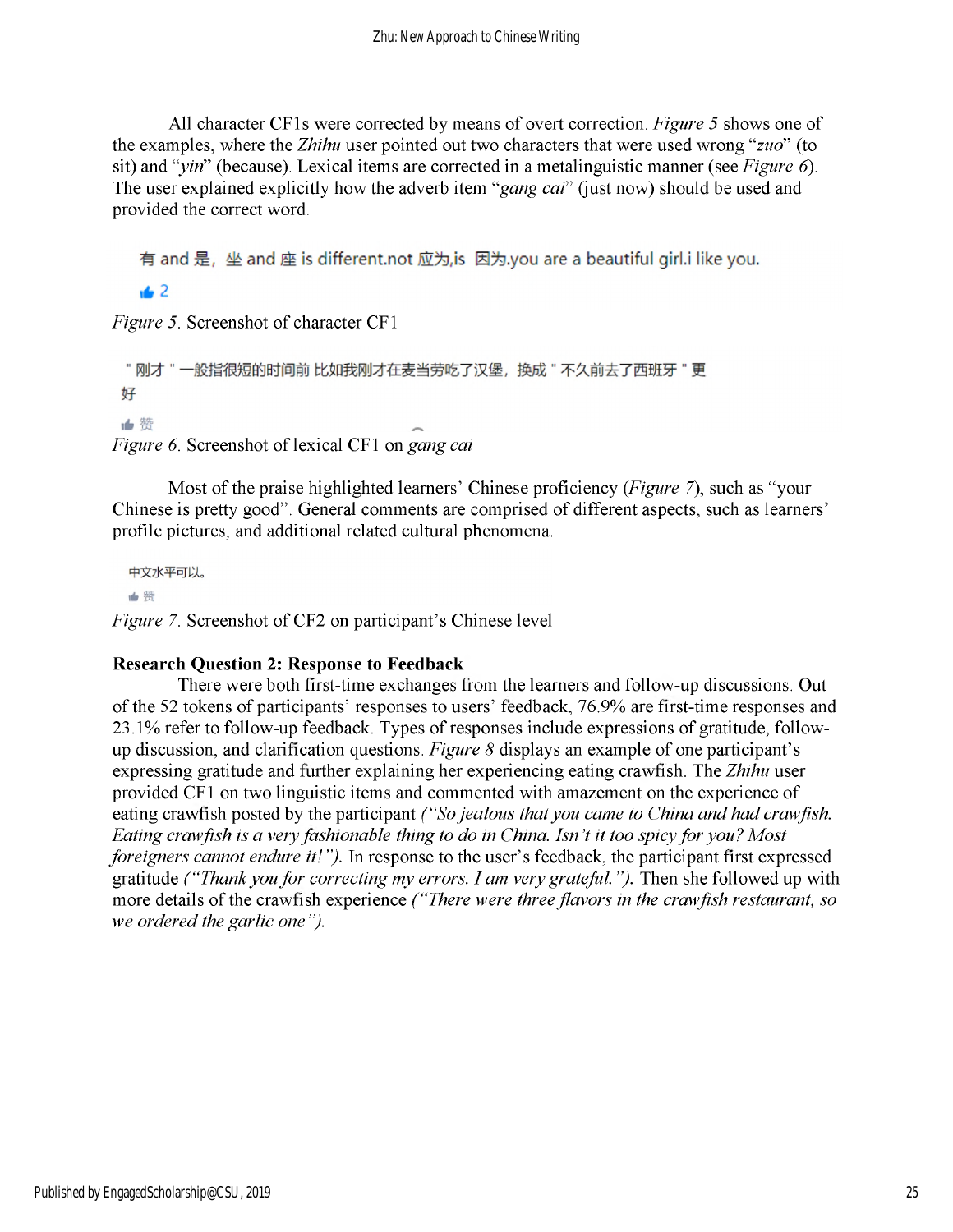先纠正一下错误哦。第一,标准很高,而不是标均。第二,'你不能马虎不得',用了double negation, 应该是'你不能马虎', 或者'你马虎不得'。很羡慕你来中国吃过小龙虾, 这可是很 时髦的,你难道不觉得特别辣吗?一般外国人都受不了的!

▲1 ← 回复 ♥ 踩 門举报 谢谢你纠正错误,我很感谢!我吃小龙虾的饭馆有三个味道的小龙肉,所以我们点了大蒜的 味道!

●赞

*Figure 8.* Screenshot of exchange between one participant and *Zhihu* user

#### **Research Question 3: Impact on Writing Performance**

The accuracy of the sixteen second drafts improved after the two-week feedback period. Among all the CF1 tokens that participants received, 76% were revised successfully in the second drafts. Among the three CF1 types (i.e., content, lexical items, and character), 90% of the character errors were corrected successfully, which is the highest correction percentage when compared to content  $(74.2%)$  and lexicon  $(66.7%)$ . The high rate of successful revision demonstrates a clear tendency for learners to correct the errors based on CF1.

From the perspective of individuals, two out of the eight participants  $(25%)$  successfully revised all the errors suggested in CF1, while one participant had the lowest revision rate of 61.5%. The overall percentage range for error correction was between 61.5%-100%. Thus, the tendency is that errors are generally corrected successfully for each participant.

Another finding on the second drafts reported that nine tokens (9.4%) which were revised were not referred in the feedback. In other words, when participants revised their first drafts, they re-evaluated their essays and self-initiated revisions. The types of feedback included character and content CF1.

#### **Discussion**

This empirical study substantiates that feedback on *Zhihu* is beneficial to Chinese learners' writing performance. Considering asynchronous CMC has a slower pace, learners can spend more time focusing on form and error correction. Learner's general writing performance, in the aspects of lexical items, character correctness and content, have improved with the feedback they received from NS. The improvement of writing indicates language acquisition (Elola&Oskoz, 2016). Thus, the collaborative writing project on a social Q&A social website like *Zhihu* contributes to Chinese learners' writing and language acquisition.

Over the past decade, writing is increasingly viewed as a social practice (Heneda, 2007), and *Zhihu* facilitated social interaction between learners and NS users. As supported by Lee's (2008) study, the networked collaboration between NS and NNS is essential, especially in the context of international collaboration. In addition, from the perspective of L2 learning, NS modified input for NNS language learners, which could be an effective way to serve as scaffolds to each other (Smith, 2004, p.24). On *Zhihu,* learners not only share their knowledge, they also access a richer cultural and linguistic resource from the Chinese online users, and this normally cannot be achieved in a classroom setting where the linguistic/cultural authenticity depends largely on the language instructor. In the data set, there were multiple cases where participants and users discussed cultural phenomenon. In the crawfish episode, for instance, the participant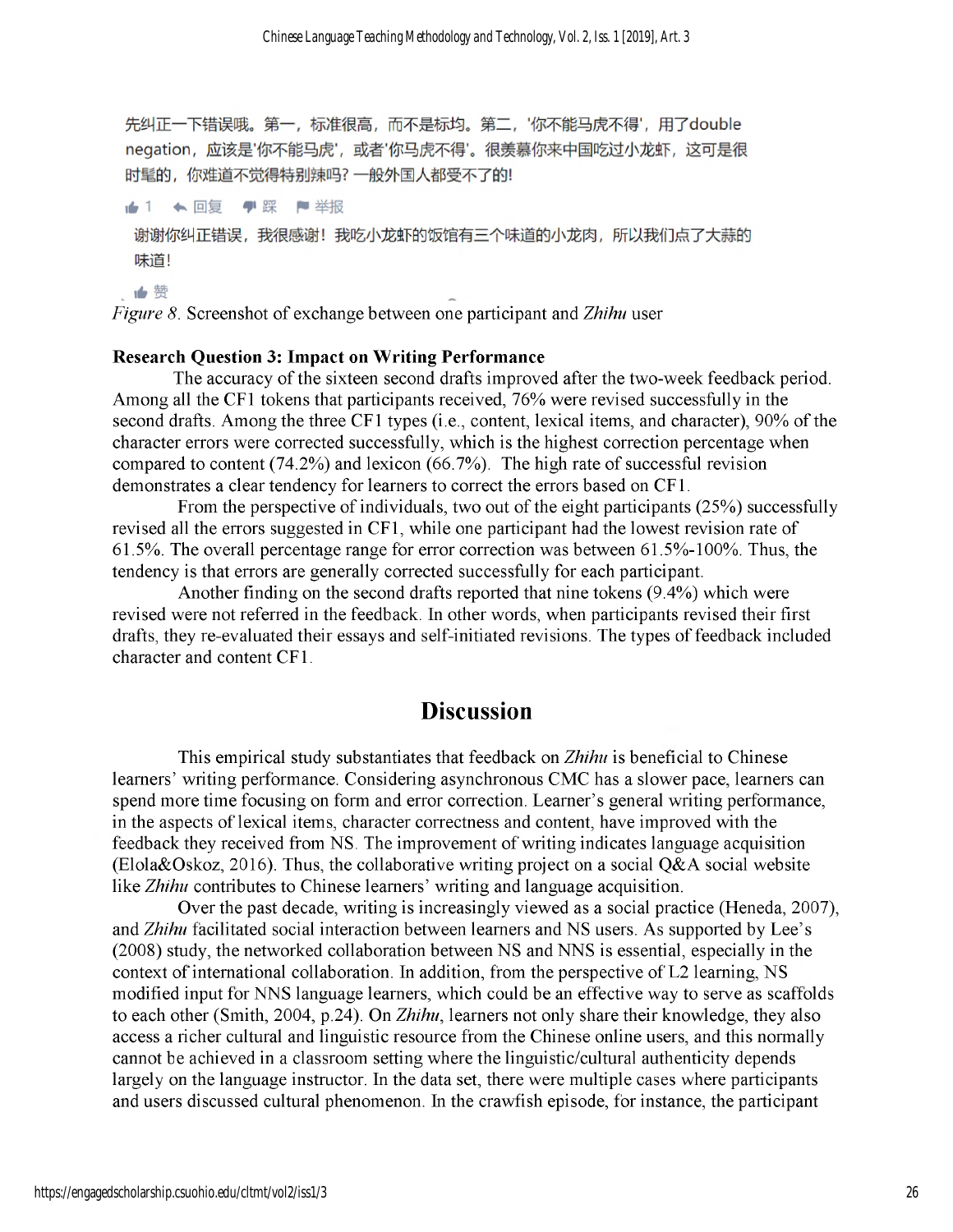was engaged in the conversation with a *Zhihu* user who appeared to be impressed on the participant's narration on eating crawfish. In the same feedback item, he/she corrected linguistic forms, and elaborated on this authentic cultural practice. He/she added on to the participant's original experience by further explaining the detailed cultural nuances of how "fashionable" it is to eat crawfish in summer. The participant then specified the flavor of crawfish in her reply to the feedback. Evidently, the participant reciprocated the user's interest in talking about the "crawfish" episode by further offering her elaboration of the experience. This type of social interaction and personal interaction could not be afforded in the mode of teacher feedback due to the restriction of class time. This discussion example also provides evidence to Elola & Oskoz's (2017) argument that CMC offers multimodal feedback to L2 writing. Therefore, the broadening of cultural understanding is another affordance found in this study. The feedback is not solely on linguistic features, but also on cultural nuances.

It is also worth mentioning that in all the CF1 items, none of them were about the organization of the essay, given that all CF1 tokens were on lexicon, character or grammar. This result resonates with the Elola & Oskoz's (2016) study, in which the researchers compared two models of CMC feedback, written and oral, and the result indicated that written feedback is much less likely to comment on essay organization compared to oral feedback. Thus, it could be inferred that online written feedback might be more effective for learners to improve the accuracy of linguistic forms, such as lexical items and character correctness, but not so much on a more global aspect, such as organization and coherence. Future research direction could include the effect of social Q&A websites on a global level (i.e., structure, coherence) of  $L2$ writing.

Apart from the errors mentioned in the feedback, revisions were accomplished in places where no feedback was offered. Therefore, revising offers learners another opportunity to reevaluate their original essays. This highlights the necessity for learners to act upon the feedback they receive, because the revision engages learners to reflect on their writing, and the reflection leads to the noticing of errors previously overlooked. Revising thus potentiates writer autonomy, and it should be treated with primacy in the design of L2 writing activities.

In this study, NS users provided feedback by employing Chinese, English, and a mix of both, which was an unexpected finding. The original hypothesis was that Chinese users would purely use Chinese to give feedback to Chinese learners since it was a Chinese website. In addition, no English appeared in the original posts. However, almost a third of the feedback was initiated in English. Based on Communication Accommodation Theory (Giles, 2007), people modify/tweak their language or speech styles in order to align themselves to their addressees in order to build relationships. This is the evidence that Chinese users accommodated learners' native language (English), and it could be assumed that Zhihu users intentionally did so to ensure their feedback was comprehensible to the English-speaking participants. More investigation is needed to understand NS users' perception on their language choice when providing feedback. Future discussions could include the accommodation of the communication language on *Zhihu*.

Several shortcomings should be addressed in this paper, such as the lack of participants, since this is an exploratory study which was conducted in a small-scale classroom. Future studies could include more participants so that presumably more essay tasks and feedback tokens could be analyzed. Additionally, the counts of "likes" were not included in this study, and most of the data analysis was based on content. It would be interesting to incorporate "likes" and "dislikes" as a component of data analysis for PF. Last, there was little information of *Zhihu* users, so the generalization of the conclusion was limited. The attitude on posting and responding to feedback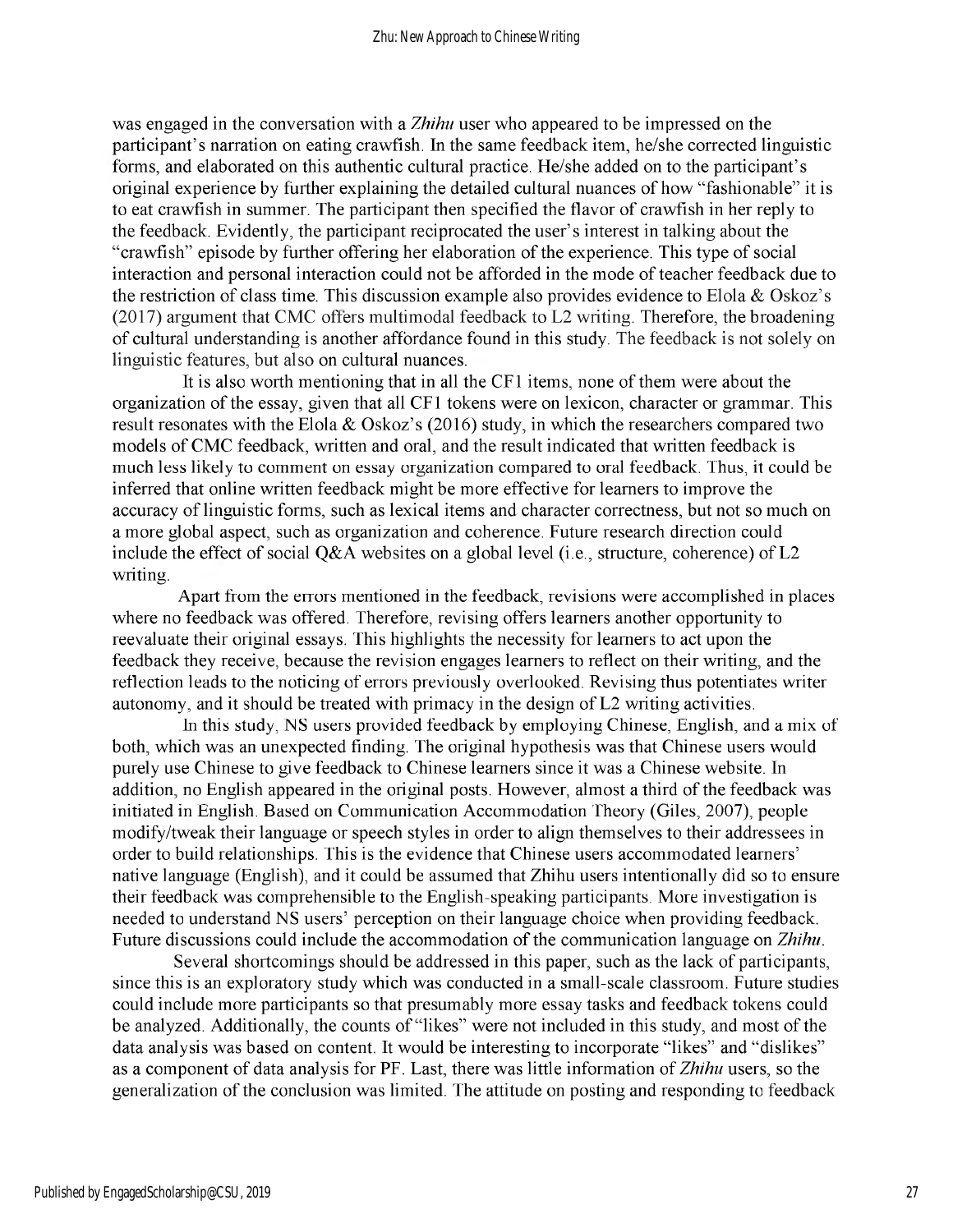on *Zhihu* remains to be explored, and possible testing measurements such as an attitude survey could be another research direction.

Conclusion

In conclusion, this current paper is significant, not only due to the scarcity of L2 Chinese writing research on a social Q&A platform, but also because the novelty of writing instruction with a social Q&A tool. Instructors oftentimes hesitate to expose learners to a website like *Zhihu*, since this tool might be seen as too uncontrolled and unpredictable as a pedagogical means in that instructors could not be the exclusive supervisors monitoring learners' performance. This study, however, provides empirical evidence that *Zhihu* facilitates collaboration between learners and Chinese NS, and the writing tasks initiates dialogues on linguistic forms as well as cultural nuances. Learners develop writing and cultural understanding by applying their knowledge and receiving feedback from Chinese NS. With regard to pedagogical implication, the result clearly demonstrates the exciting potential of incorporating online  $Q\&A$  website in Chinese language writing curriculum. Websites with a large population of NS like *Zhihu* could be utilized as an effective platform for advanced foreign language writing.

## **References**

- AbuSeileek, A., & Abualsha'r, A. (2014). Using peer computer-mediated corrective feedback to support EFL learners' writing. *Language Learning & Technology,* 18(1), 76-95. Retrieved from: [http://www.lltiournal.org/page/1](http://www.lltjournal.org/page/15)5
- Aljaafreh, A. L., & Lantolf, J. P. (1994). Negative feedback as regulation and second language learning in the zone of proximal development. *The Modern Language Journal, 78*(4), 465-483.
- Belén Diez-Bedmar, M., & Pérez-Paredes, P. (2012). The types and effects of peer native speakers' feedback on CMC. *Language Learning & Technology,* 16(1), 62-90.
- Dudarenok, G.A. (2018, July 6). *Zhihu: China's Q&A social platform that's ripe for brands.* Retrieved from https://econsultancy.com/zhihu-china-s-q-a-social-platform-that-s-ripe-forbrands/.
- Elola, I., & Oskoz, A. (2016). Supporting second language writing using multimodal feedback. *Foreign Language Annals, 49(1),* 58-74.
- Elola, I., & Oskoz, A. (2017). Writing with 21st century social tools in the L2 classroom: New literacies, genres, and writing practices. *Journal ofSecondLanguage Writing,* 36, 52-60.
- Gibson, J. J. (1979). *The ecological approach to visual perception*. Boston, MA: Houghton Mifflin.
- Giles, H., & Ogay, T. (2007). Communication Accommodation Theory. In B. B. Whaley & W. Samter (Eds.), *Explaining communication: Contemporary theories and exemplars* (pp. 293-310). Mahwah, NJ: Lawrence Erlbaum Associates Publishers.
- Guenette, D. (2007). Is feedback pedagogically correct?: Research design issues in studies of feedback on writing. *Journal ofSecondLanguage Writing, 16*(1), 40-53.
- Hampel, R. (2006). Rethinking task design for the digital age: A framework for language teaching and learning in a synchronous online environment. *ReCALL, 18*(1), 105-121.
- Haneda, M. (2007). Modes of engagement in foreign language writing: An activity theoretical perspective. *Canadian Modern Language Review, 64*(2), 297-327.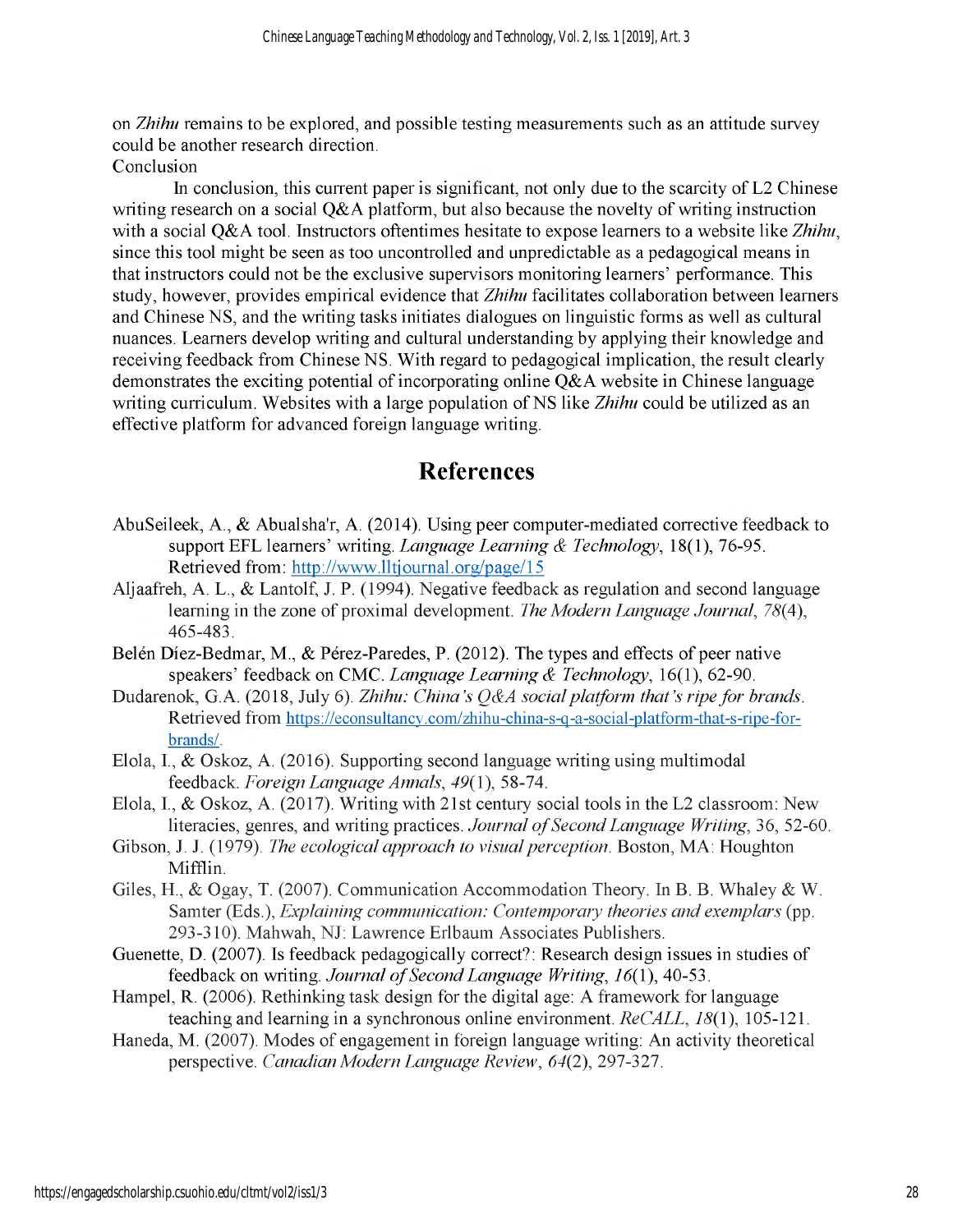- Jin, H. (2009). Participatory Learning in Internet Web Technology: A Study of Three Web Tools in the Context ofCFL Learning. *Journal ofthe Chinese Language Teachers Association,* 44(1), 25-49.
- Jin, L. (2018). Digital affordances on WeChat: learning Chinese as a second language. *Computer AssistedLanguage Learning,* 31(1-2), 27-52.
- Lantolf, J. P. (1994). Sociocultural theory and second language learning: Introduction to the special issue. *The Modern Language Journal, 78*(4), 418-420.
- Lantolf, J. P. (2011). Integrating sociocultural theory and cognitive linguistics in the second language classroom. In E. Hinkel (Ed.), *Handbook ofresearch in second language teaching and learning* (pp. 303-318). New York, NY: Routledge.
- Lee, L. (2004b). Learners' perspectives on networked collaborative interaction with native speakers of Spanish in the U.S. *Language Learning & Technology, 8*(1), 83-100.
- Lee, L. (2008). Focus-on-form through collaborative scaffolding in expert-to-novice online interaction. *Language Learning & Technology*, 12(3), 53-72. Retrieved from: http://www.lltj[ournal.org/page/15](http://www.lltjournal.org/page/15)
- Lyster, R., & Ranta, L. (1997). Corrective feedback and learner uptake: Negotiation of form in communicative classrooms. *Studies in SecondLanguage Acquisition, 19*(1), 37-66.
- Online forum. (2018). In *OxfordDictionary.* Retrieved from [https://en.oxforddictionaries.com/definition/online\\_forum](https://en.oxforddictionaries.com/definition/online_forum).
- Potts, D. (2005). Pedagogy, Purpose, and the Second Language Learner in On-Line Communities. *Canadian Modern Language Review,* 62(1), 137-160.
- Reigel, D. (2008). Positive feedback in pairwork and its association with ESI course level promotion. *TESOL Quarterly,* 42, 79-98. doi:10.2307/40264426.
- Smith, B. (2004). Computer-mediated negotiated interaction and lexical acquisition. *Studies in SecondLanguage Acquisition*, 26, 365-398.
- Sullivan, N., & Pratt, E. (1996). A comparative study of two ESL writing environments: A computer-assisted classroom and a traditional oral classroom. *System, 24*(4), 491-501.
- Ur, P. (1996). *A course in language teaching: Practice and theory*. Cambridge, England: Cambridge University Press.
- Vygotsky, L. S. (1962). *Language and thought.* Ontario, Canada: Massachusetts Institute of Technology Press.
- Vygotsky, L. S. (1978). *Mind and society.* Cambridge, MA: Harvard University Press.
- Warschauer, M. (1997). Computer-mediated collaborative learning: Theory and practice. *The modern language journal*, 81(4), 470-481.
- Wu, H. J. (2015). *The effects ofblog-supported collaborative writing on writingperformance, writing anxiety andperceptions ofEFL college students in Taiwan.* (Unpublished doctoral dissertation). University of Southern Florida, Tampa, FL.
- Xie, T. (2007). Blog, Wiki and podcasting and learning Chinese language. *Journal ofthe Chinese Language Teachers Association*, 42(1), 55-68.
- Xu, Q., & Peng, H. (2017). Investigating mobile-assisted oral feedback in teaching Chinese as a second language. *Computer AssistedLanguage Learning,* 30(3-4), 173-182.
- Xu, Q., Dong, X., & Jiang, L. (2017). EFL learners' perceptions of mobile-assisted feedback on oral production. *TESOL Quarterly, 51(2),* 408-417.
- Yu, S., & Lee, I. (2014). An analysis of Chinese EFL students' use of first and second language in peer feedback of L2 writing. *System, 47,* 28-38.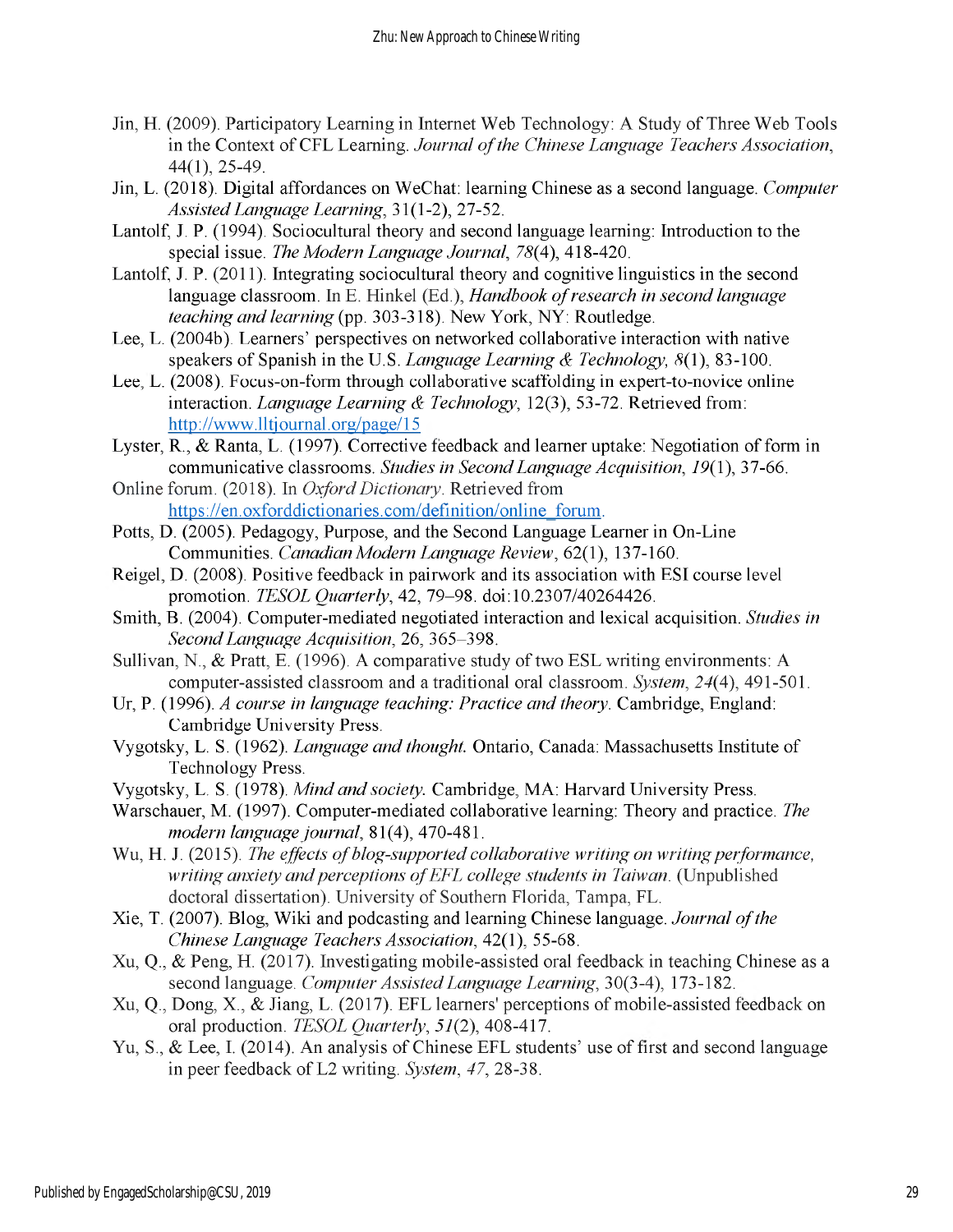Zhang, D. (2009). Essay writing in a Mandarin Chinese WebCT discussion board. *Foreign Language Annals, 42(4),* 721 -741.

## **Appendix A**

### Zhihu Writing Task Guideline for Task <sup>1</sup>

1. Write a 300-500-character answer to the questions assigned on Zhihu. Please use as much new vocabulary as possible. For the first writing task, you could talk about the food culture you have learned as well as your experience in China. You are encouraged to add pictures to attract more viewers and comments. Here is the link for task 1: <https://www.zhihu.com/question/57809454>

2. Posting Deadline: by midnight on Mar.  $4<sup>th</sup>$  (Sunday)

3. During the two weeks between 3/5-3/18, you are required to read and reply to comments you receive from others on Zhihu. You may ask questions, reply to comments, etc. You are encouraged to check the feedback from time to time, and you need to spend at least one hour a week on reading and responding to the feedback

4. By 3/20 (Tuesday), revise your first essay based on your communication with Chinese users (such as the corrective feedback you receive) and submit your final essay on Blackboard.

5. You should compose an answer with a beginning like this:

I am a Chinese major in a US college and we recently learned this topic. I might have written something wrong, so please leave a comment and point out the errors to help me learn better. Thank you for helping me!

## 知乎写作任务 1

1. 根据知乎的问题, 请你写一篇 300-500 字的回答。请你尽量多用课文的生词, 可以谈谈 你学到的关于中国饮食文化的内容,也可以结合你在中国的经历(也可以放一些相关的照 片) 来吸引读者。问题的链接: <https://www.zhihu.com/question/57809454>

2. 发在知乎上的截止时间: 3/4 (星期天) 晚上 00:00 以前。

3. 3/5-3/18 这两个星期看你的知乎评论,可以问问题,也可以发表你对评论的额看法。你 应该常常去看评论, 每个星期要花一个小时看网友们的评论并回复。

4. 3/20 (星期二) 上课以前,请你根据你这两个星期跟中国网友的交流 (比如说他们改了 你的错误),修改你的作文,把你的作文改好以后,发到黑板上。

5. 请你这样写你的第一段:

你们好, 我是美国大学的中文系学生, 我们最近学了这个话题。我可能有很多写错 的地方, 欢迎中国网友帮助我, 指出我的错误或者留下评论。谢谢!